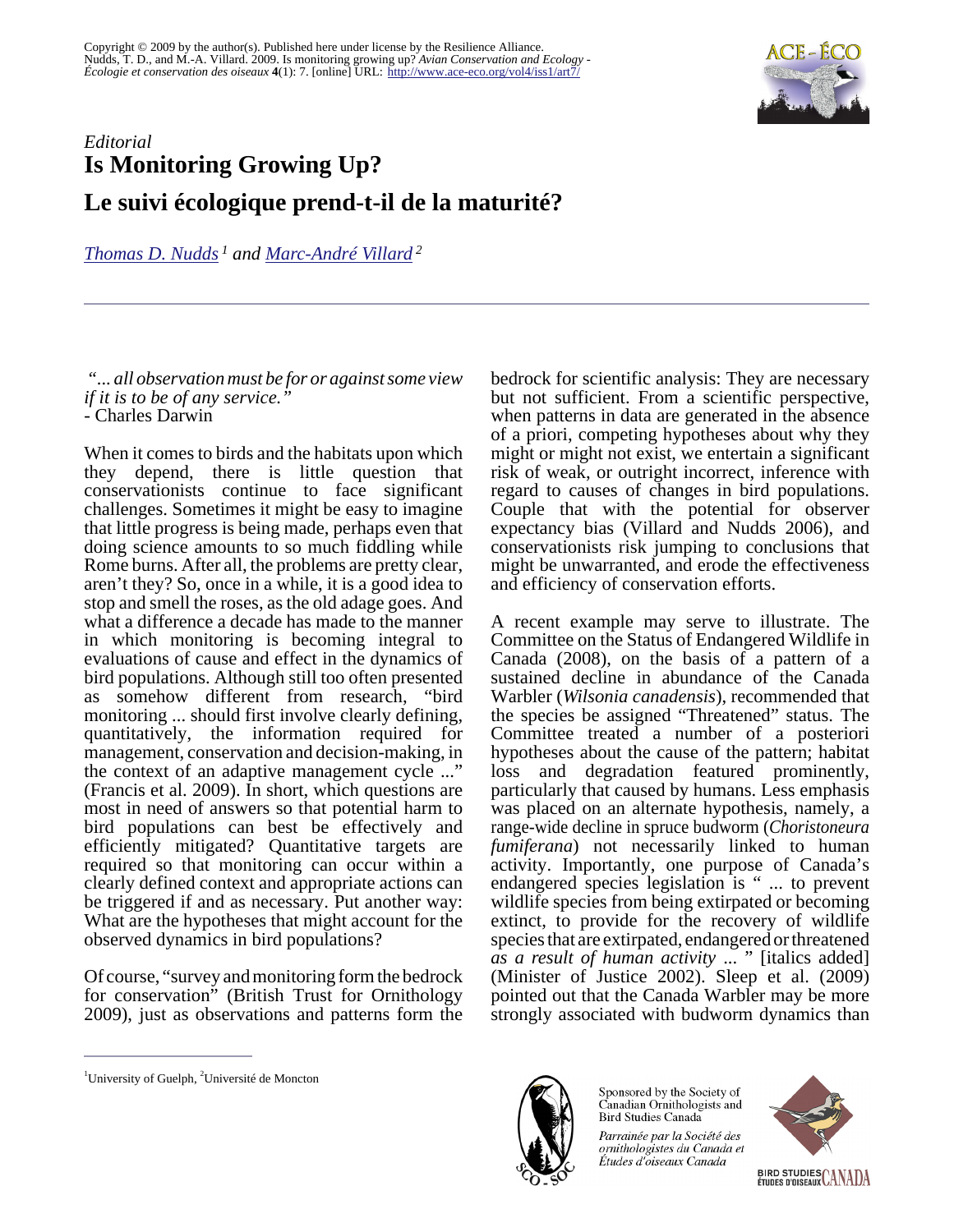was previously appreciated, and proposed that its decline might be explained by the decline in budworm. Crawford and Jennings (1989) also reported a positive numerical response for this species to a moderate increase in spruce budworm abundance. Venier et al. (2009) concluded that the dynamics of spruce budworm is an important factor when interpreting changes in populations of boreal birds but found no significant association between Canada Warbler and budworm abundances. Whether the available evidence better supports natural, i.e. budworm, or human factors has significant implications for whether the species should be listed at all. If its dynamics are not the result of human activity, what reasonably could humans do to reverse the decline?

Are there systemic reasons why hypotheses about patterns tend often to be treated after the fact, leading potentially to conservation actions that may be less efficient and effective than otherwise? Perhaps. Some formal monitoring protocols emphasize the identification of patterns first and then address the cause. For example, the Integrated Population Approach (IPA) used by Bird Studies Canada (2009) involves "(1) monitoring bird numbers to identify species where the weight-ofevidence points to serious population declines; (2) identifying stages in their life cycles that are associated with these changes; (3) identifying the human or other causes of these changes; (4) proposing remedial or conservation measures; and (5) identifying agencies and other organizations that can take appropriate actions." Similarly, the Integrated Population Monitoring (IPM) Programme (British Trust for Ornithology 2009), after which the IPA was fashioned, aims "(1) to establish thresholds that will be used to notify conservation bodies of requirements for further research or conservation action; (2) to identify the stage of the life cycle at which changes are taking place; (3) to provide data that will assist in identifying the causes of change; and (4) to distinguish changes in populations induced by human activities from those that are natural population fluctuations."

It is fair to ask whether, in future amendments to monitoring protocols, the order implicit in the list of tasks might be revised to better promote the use of stronger, hypothetico-deductive modes of inference over weaker, inductive modes of inference, and reduce the risk that the latter entails for the reliability of the knowledge available to decision makers. This is, in essence, the plea by

Francis et al. (2009). The thorough review of current avian monitoring programs now being undertaken by the Canadian federal government is certainly a chance to try.

 *"... all observation must be for or against some view if it is to be of any service."* - Charles Darwin

Quand il s'agit des oiseaux et de leur habitat, il n'y a pas de doute que les conservationnistes font face à d'importants défis. Parfois, il peut sembler que les progrès sont modestes, voire même que la science se résume à "bidouiller" pendant que Rome brûle. Après tout, les problèmes sont assez simples, n'estce pas? Donc, c'est parfois une bonne idée de prendre le temps d'arrêter et de sentir les roses, comme le dit le vieil adage. Quelle différence une décennie a pu faire en ce qui a trait à l'intégration du suivi écologique dans l'évaluation des relations de cause à effet dans la dynamique des populations d'oiseaux. Bien que souvent présenté comme étant different de la recherche, le suivi des populations d'oiseaux devrait impliquer d'abord une definition claire et quantitative de l'information requise pour l'aménagement, la conservation et la prise de decisions dans le contexte de l'aménagement adaptatif (Francis et al. 2009). Bref, quelles sont les questions les plus urgentes pour que les impacts potentiels sur les populations d'oiseaux soient contrôlés efficacement et avec diligence? Des cibles quantitatives sont requises pour que le suivi puisse être effectué dans un contexte bien defini et que des actions appropriées puissent être entreprises si nécessaire. En d'autres mots: quelles sont les hypothèses qui pourraient rendre compte de la dynamique observée dans les populations d'oiseaux?

Bien sûr, les inventaires et le suivi forment la pierre angulaire de la conservation (British Trust for Ornithology 2009), tout comme les observations et les patrons sont à la base de l'analyse scientifique: ils sont necessaires, sans être suffisants. D'un point de vue scientifique, quand des patrons dans les données sont observés en l'absence d'hypothèses a priori quant à leur signification, nous courons le risque d'émettre d'inférer de façon peu précise ou carrément erronnée quant aux causes des changements dans les populations d'oiseaux. Ce phénomène, combiné au biais potentiel relié aux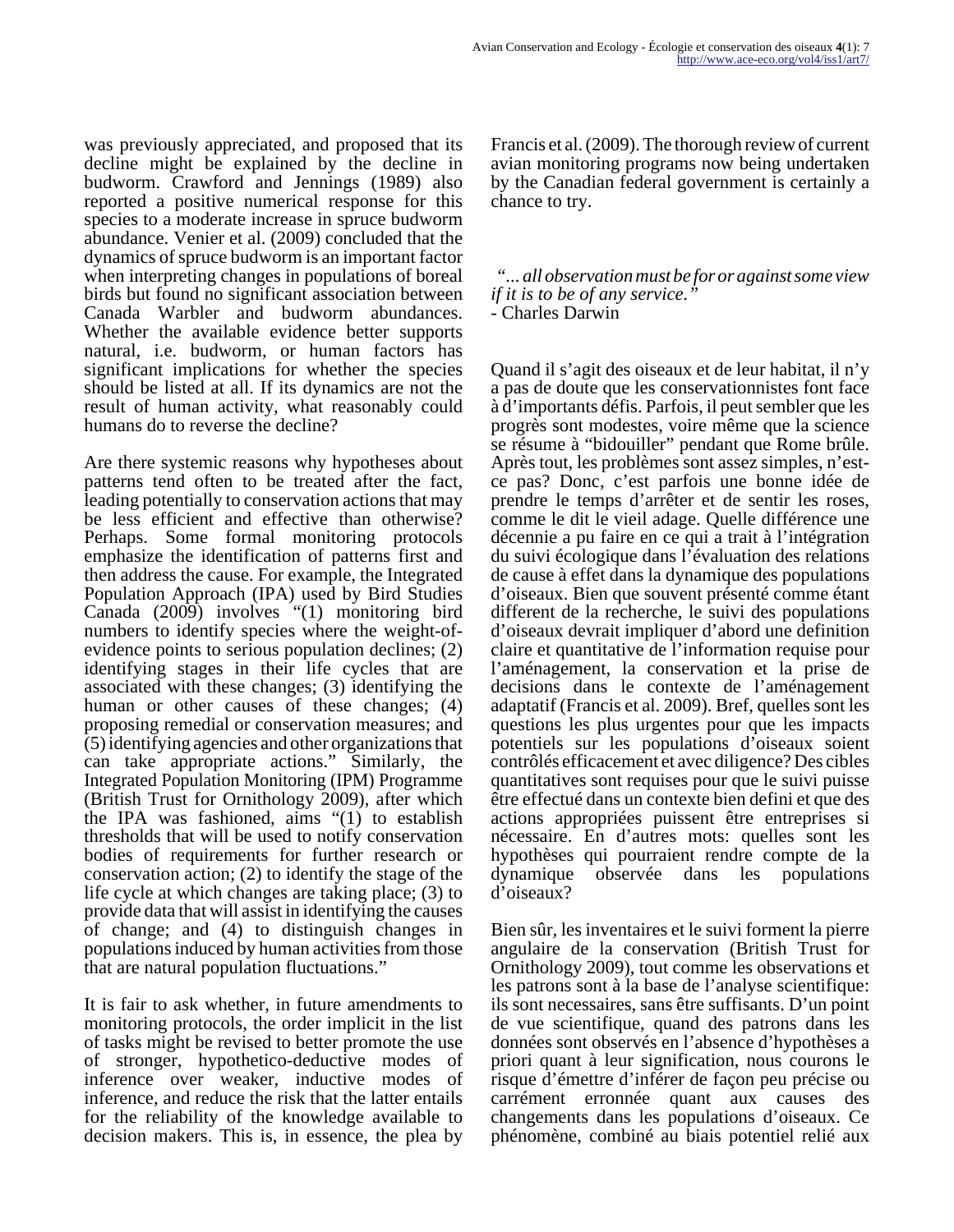attentes des observateurs (Villard et Nudds 2006), risque de mener les conservationnistes à tirer des conclusions qui risquent d'être inappropriées et de réduire l'efficacité des efforts de conservation. Récemment, le Comité sur le statut des espèces en péril au Canada (2008) recommandait, sur la base d'un déclin continu de l'abondance de la Paruline du Canada (Wilsonia canadensis), que celle-ci reçoive le statut d'espèce menacée. Le Comité a considéré plusieurs hypotheses a posteriori quant aux causes du patron observé; la perte et la degradation de l'habitat figuraient aux premières loges, en particulier lorsque celles-ci étaient reliées aux activités humaines. Peu d'emphase fut accordée à une hypothèse alternative, soit le déclin à grande échelle de la tordeuse des bourgeons de l'épinette (Choristoneura fumiferana), qui n'est pas nécessairement relié aux activités humaines. Il est important de noter qu'un des objectifs de la législation canadienne en matière d'espèces menacées est d'éviter que les espèces disparaissent, et d'assurer le rétablissement d'espèces disparues du Canada, en voie d'extinction ou menacées en raison de l'activité humaine (Ministre de la justice 2002). Sleep et al. (2009) soutiennent que la Paruline du Canada pourrait être associée plus fortement que l'on pensait à la dynamique de la tordeuse et ils proposent que son déclin pourrait refléter celui de la tordeuse. Crawford et Jennings (1989) ont aussi observé une réponse numérique positive de cette espèce à une augmentation modérée de l'abondance de la tordeuse. Venier et al. (present numéro) concluent que la dynamique des populations de tordeuse est un facteur important à considerer dans l'interprétation des changements dans les populations d'oiseaux boréaux mais ils n'ont observé aucune association significative entre l'abondance de la Paruline du Canada et celle de la tordeuse. Le fait que les données disponibles appuient davantage les facteurs naturels, i.e. la tordeuse, ou les facteurs humains a des implications significatives pour l'inclusion d'une espèce dans la liste des espèces en péril. Si les populations de l'espèce ne reflètent pas les activités humaines, que peuvent faire les humains pour prévenir son déclin?

Y-a-t-il des raisons systémiques pour que les hypothèses sur les patrons de variation soient souvent traitées a posteriori, ce qui mène potentiellement à des interventions de conservation suboptimales? Peut-être. Certains protocoles de suivi mettent l'accent sur l'identification de patrons d'abord, et s'attaquent ensuite aux causes. Par exemple, l'approche intégrée des populations

utilisée par Études d'oiseaux Canada (2009) implique (1) le suivi des abondances d'oiseaux afin d'identifier les espèces où l'on observe des déclins importants; (2) l'identification des stades de leur cycle de vie qui sont associés à ces changements; (3) l'identification des facteurs humains ou autres relies à ces changements; (4) la proposition de measures de remédiation ou de conservation; et (5) l'identification d'organisations ou d'institutions qui puissent prendre des actions appropriées. De façon similaire, le programme de suivi intégré des populations du British Trust for Ornithology (2009), qui a inspiré celui d'Études d'oiseaux Canada, vise (1) le développement de seuils qui seront utilisés afin d'alerter des organismes de conservation quant aux besoins en recherche ou en interventions pour la conservation; (2) l'identification des stades du cycle de vie où les changements prennent place; (3) la récolte de données qui permettront d'appuyer l'identification des causes des changements; et (4) la distinction entre les changements dans les populations induits par les activités humaines et ceux qui sont attribuables aux fluctuations naturelles des populations."

Il est approprié de se demander si, lors d'amendements futurs des protocoles de suivi, l'ordre des tâches ne devrait pas être révisé afin de promouvoir l'utilisation de modes d'inférence hypothético-déductifs plus robustes que les approches inductives, afin de réduire le risque que ces dernières comportent pour la qualité des connaisances utilisées dans la prise de décisions. Ceci reflète essentiellement le plaidoyer de Francis et al. (2009). La révision complète des programmes de suivi d'oiseaux récemment entreprise par le gouvernement fédéral du Canada constitue certainement une occasion d'aller dans ce sens.

*Responses to this article can be read online at: <http://www.ace-eco.org/vol4/iss1/art7/responses/>*

## **LITERATURE CITED**

**Bird Studies Canada.** 2009. Bird Studies Canada prospectus. Available online at: [http://www.bsc-eoc.](http://www.bsc-eoc.org/organization/prospectus/prosp11.html) [org/organization/prospectus/prosp11.html.](http://www.bsc-eoc.org/organization/prospectus/prosp11.html)

**British Trust for Ornithology.** 2009. Integrated population monitoring. Available online at: [http://](http://www.bto.org/survey/ipm.htm) [www.bto.org/survey/ipm.htm](http://www.bto.org/survey/ipm.htm).